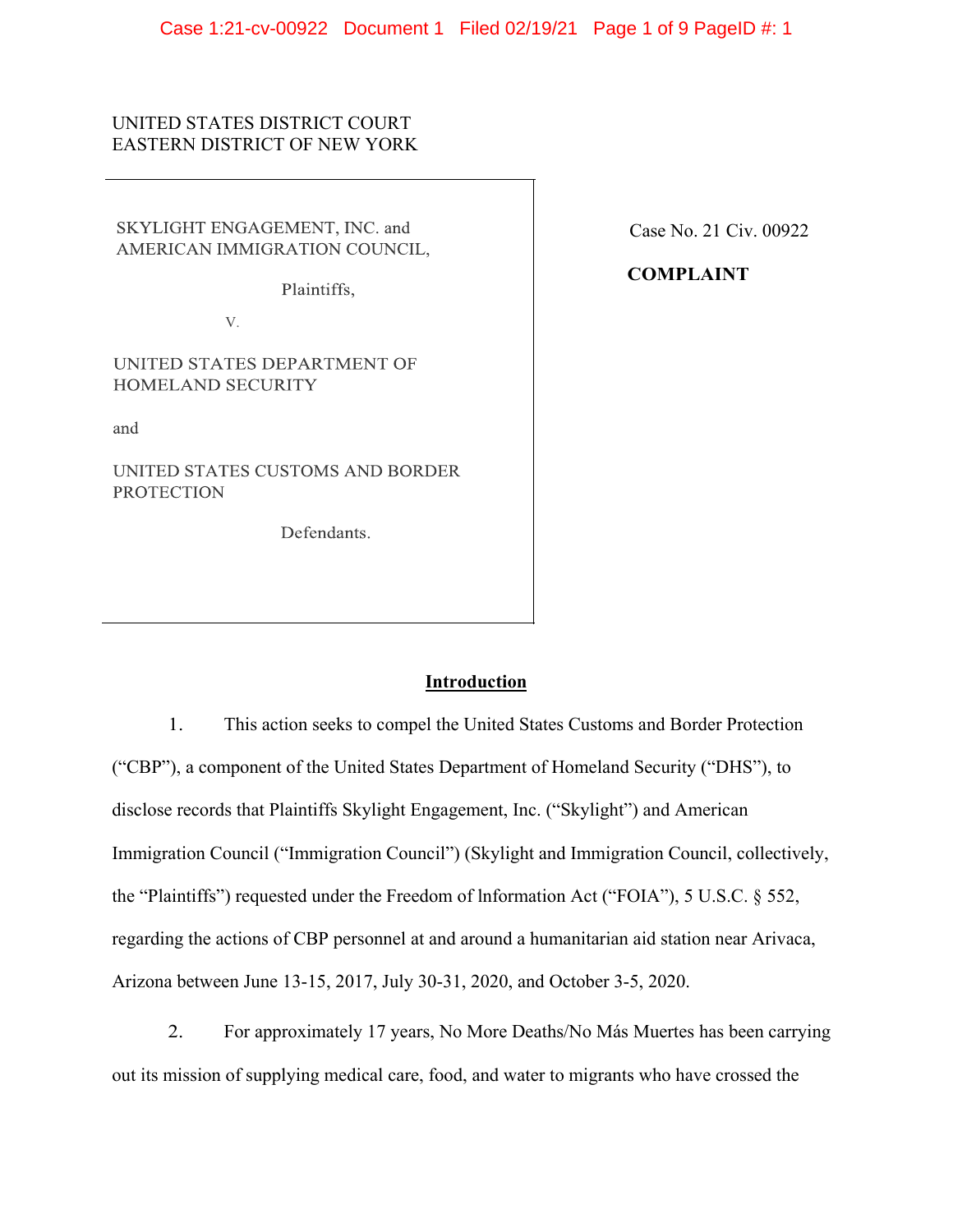#### Case 1:21-cv-00922 Document 1 Filed 02/19/21 Page 2 of 9 PageID #: 2

border but have succumbed to the dangerously hot and dry climate in the area. Among other things, No More Deaths operates an aid station near Arivaca, Arizona, approximately 11 miles from the border (the "Aid Station").

3. CBP is the largest law enforcement agency in the United States; its United States Border Patrol ("USBP") division alone employed nearly 20,000 agents in fiscal year 2020. Despite numerous reports of abuse and misconduct by USBP agents over the years,CBP rarely has been held accountable for the misconduct of its agents and has often tried to shield wrongdoing from public scrutiny.

4. Plaintiffs are seeking records and other information regarding three hyperaggressive raids on the Aid Station undertaken by members of the U.S. Border Patrol, including its specialized border patrol units such as the Border Patrol Tactical Unit ("BORTAC"); the Border Patrol, Search, Trauma, and Rescue Unit ("BORSTAR"); and Special Response teams (collectively, "CBP Personnel").

5. CBP Personnel conducted the first raid on June 15, 2017, the second raid on July 31, 2020, and the third raid on October 5, 2020.

6. Many of the actions taken by CBP Personnel during these raids, including encounters, interrogations, temporary detentions, and/or arrests, were documented by CBP. The manner in which CBP conducted these raids as they executed government policy is plainly a matter of public concern. And it is of particular concern to the American Immigration Council, which is dedicated to working toward a more fair and just immigration system, and to Skylight, a human rights media organization that produces narratives about social justice issues in order to educate the public. Accordingly, Plaintiffs seek declaratory, injunctive, and other appropriate relief to remedy Defendants' unlawful withholding of these documents.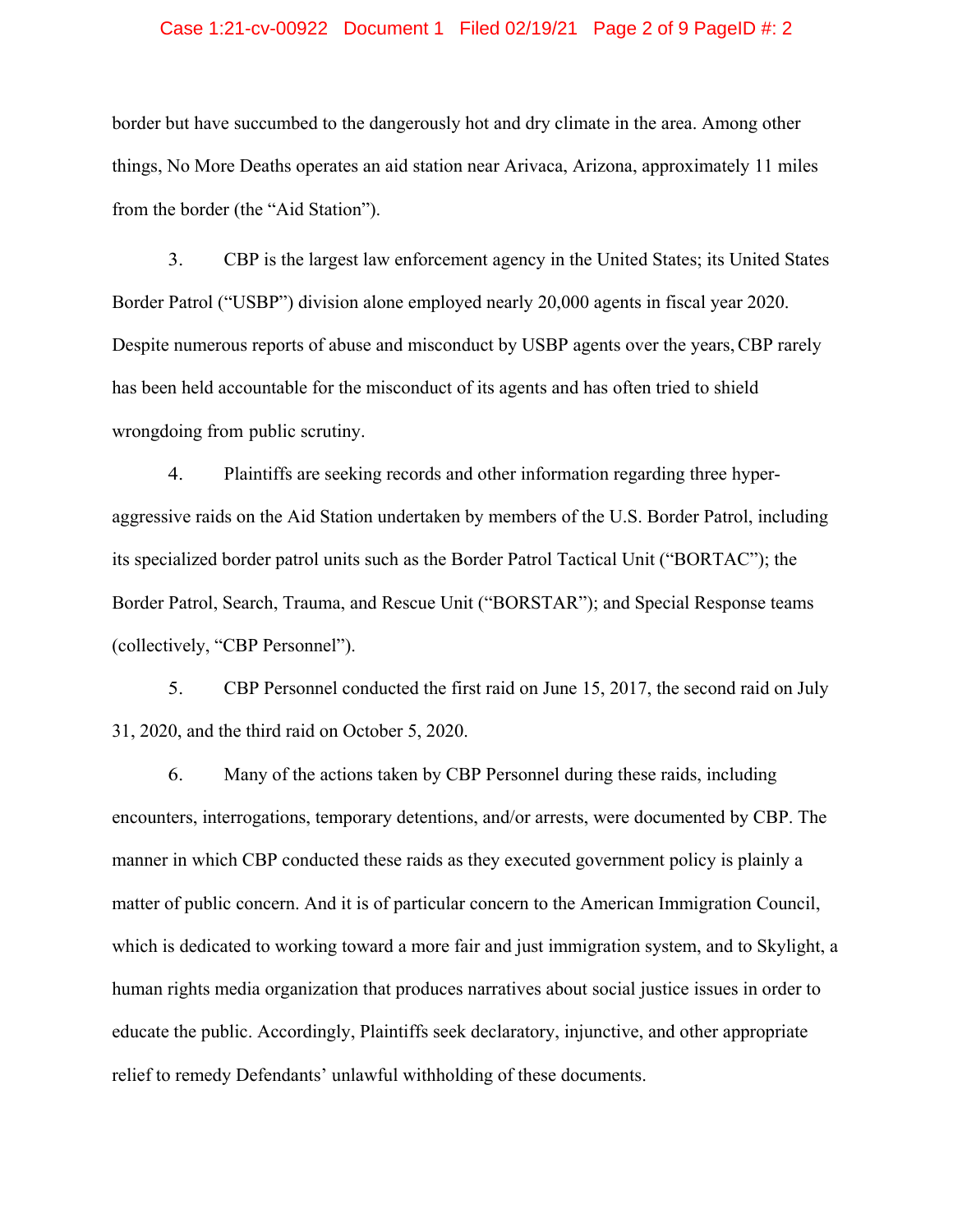#### **Jurisdiction and Venue**

7. This Court has subject matter jurisdiction over this action pursuant to 5 U.S.C. § 552(a)(4)(B) and 28 U.S.C. § 1331.

8. Venue properly rests with this Court pursuant to 5 U.S.C.  $\frac{552(a)(4)(B)}{28}$  and 28 U.S.C. § 139l(e)(l)(C) because Plaintiff Skylight Engagement's principal place of business is located in this District at 147 Prince Street, Brooklyn, New York.

9. This case is ripe for judicial determination under 5 U.S.C.  $\S$  552(a)(6)(C)(i) because Defendants failed to respond to the FOIA Request within the time required by law.

### **The Parties**

10. Plaintiffs—Skylight and the Immigration Council—are tax-exempt, not-for-profit educational and charitable organizations under Internal Revenue Code  $\S 501(c)(3)$ .

11. Skylight is a not-for-profit human rights media organization. Its mission is to combine cinematic arts with the quest for justice to inspire the defense of democracy. Skylight's work has focused on creating feature-length documentary films to educate, inform, and entertain, as well as a range of digital media projects and laboratories to create a media ecosystem that strengthens a culture of rights and engaged citizenship worldwide.

12. The Immigration Council is a not-for-profit organization established to increase public understanding of immigration law and policy. The Immigration Council advocates for the fair and just administration of U.S. immigration laws, protects the legal rights of noncitizens and citizens, and educates the public about the enduring contributions of immigrants. Through the pursuit of transparency and impact litigation, the Immigration Council seeks to hold the government accountable for unlawful conduct, restrictive interpretations of the law, and for failing to ensure that the immigration laws are implemented and executed in a manner that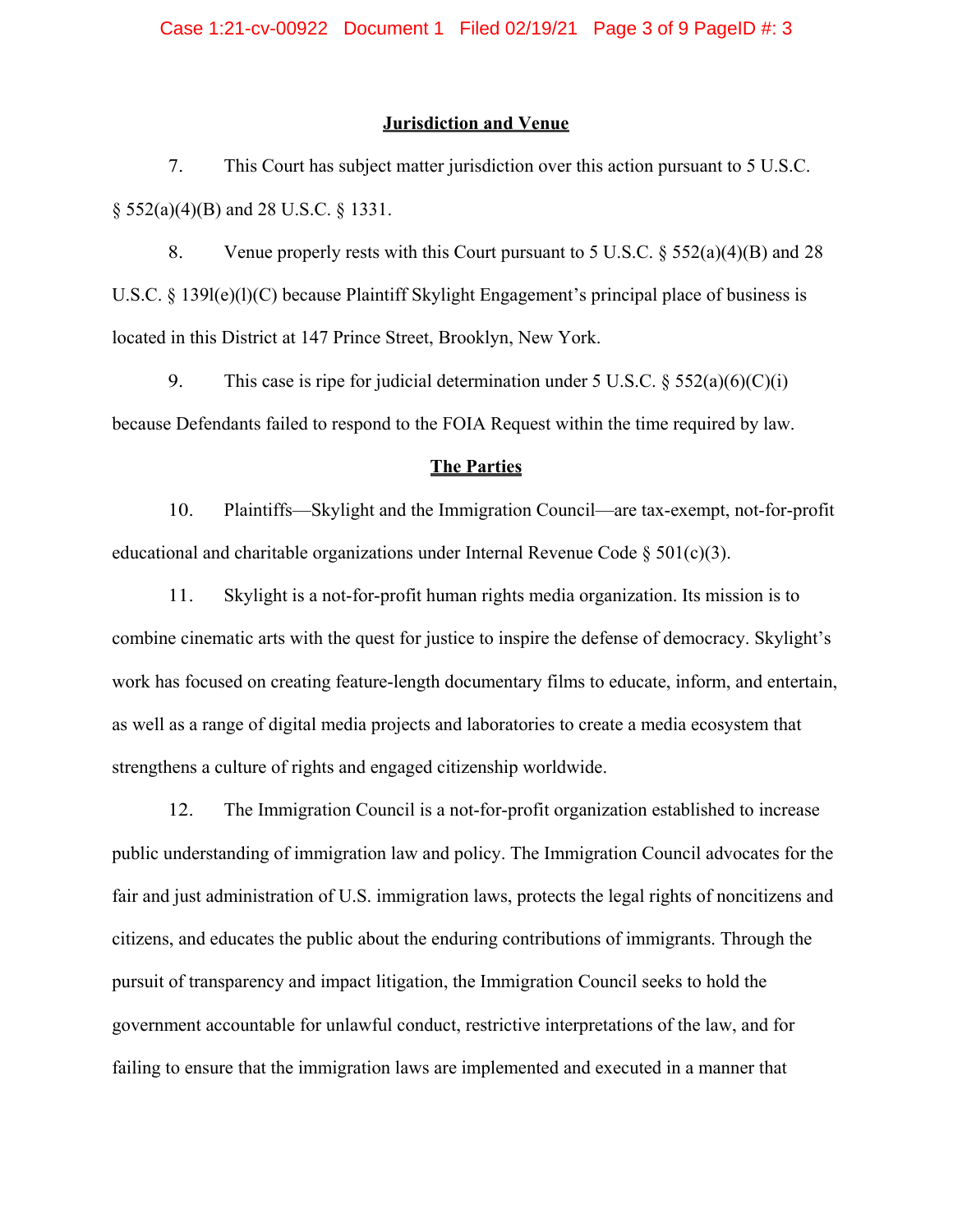#### Case 1:21-cv-00922 Document 1 Filed 02/19/21 Page 4 of 9 PageID #: 4

comports with due process.

13. Defendant DHS is a department of the executive branch of the United States government and is an agency within the meaning of 5 U.S.C. § 552(f).

14. DHS is responsible for enforcing federal immigration laws.

15. Upon information and belief, DHS has possession and control over the records sought by the Plaintiffs in the FOIA Request.

16. Defendant CBP is a branch of DHS and is likewise an agency within the meaning of 5 U.S.C. § 552(f).

17. Among other duties, CBP is responsible for enforcing immigration laws at the borders and other ports of entry to the United States.

18. CBP inspects individuals seeking entry into the United States, including U.S. citizens, lawful permanent residents, nonimmigrants, and asylum seekers.

19. Upon information and belief, CBP has possession of and control over records requested by Plaintiffs.

### **The FOIA Request**

20. On October 14, 2020, Plaintiffs submitted detailed requests under the Freedom of Information Act regarding three raids (the "FOIA Request"). The FOIA Request is attached as Exhibit A and incorporated herein by reference.

21. With respect to the raid conducted by CBP Personnel on June 15, 2017, Plaintiffs sought the following information:

> 1. Video footage, still photographs, or other media that CBP recorded, prepared, transmitted, and/or collected that document CBP personnel presence and actions at and around the [Aid Station] on June 15, 2017. . . . includ[ing] official or unofficial content on cell phones and/or recorded by drones; and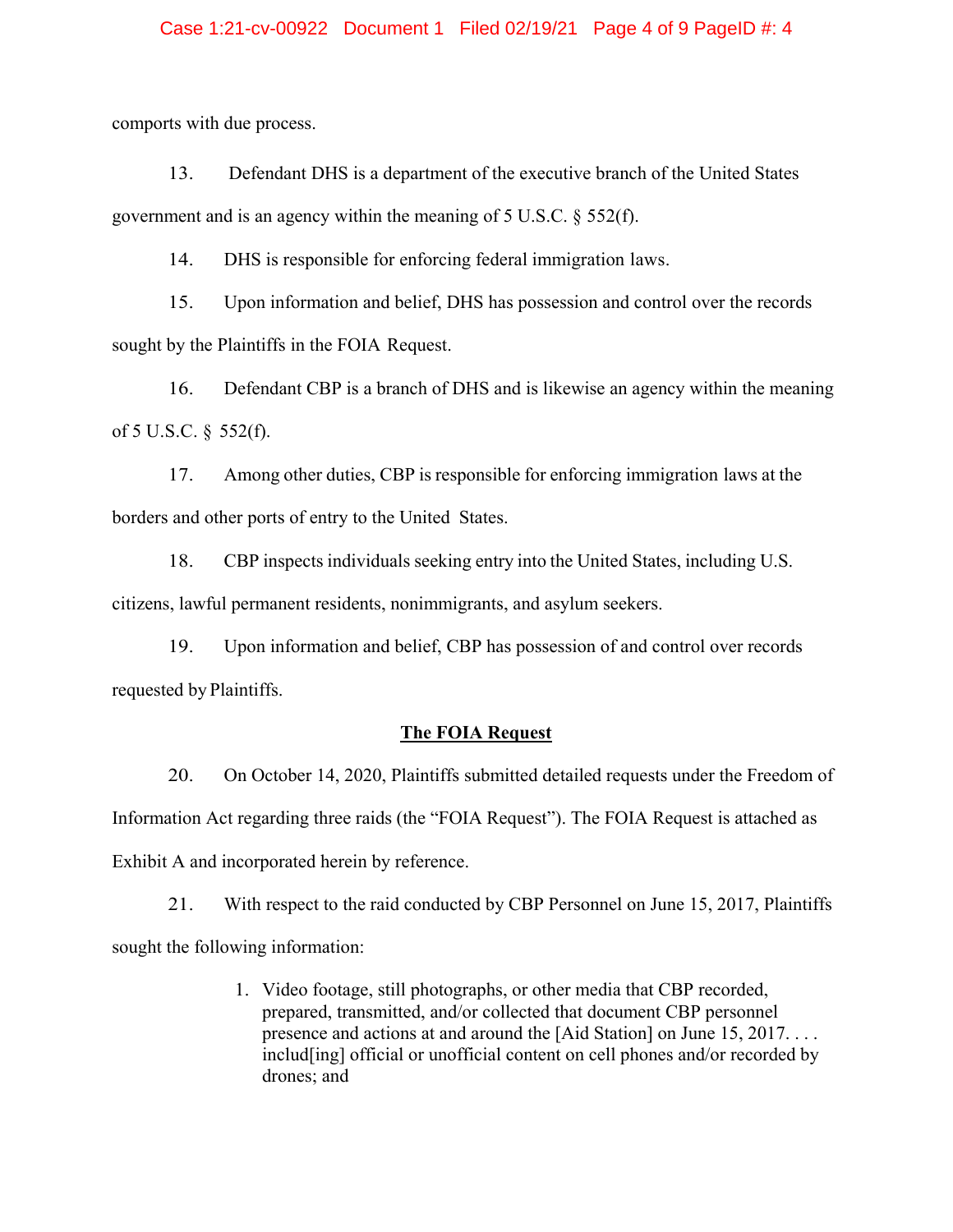- 2. Communications and/or correspondence—including emails, email attachments, cell phone texts, and images—received or sent by any CBP personnel, regarding the deployment of CBP personnel—including BORTAC—to the [Aid Station] on June 15, 2017. . . includ[ing] records relating to search warrants." *See* Exhibit A (FOIA Request) at 1-2.
- 22. With respect to the raid conducted by CBP Personnel on July 31, 2020, Plaintiffs

sought:

- 1. Video footage, still photographs, or other media that CBP recorded, prepared, transmitted, and/or collected that document CBP personnel presence and actions at and around the [Aid Station] on July 31, 2020. . . . includ[ing] official or unofficial content on cell phones and/or recorded by drones; and
- 2. Communications and/or correspondence—including emails, email attachments, cell phone texts, and images—received or sent by any CBP personnel, regarding the deployment of CBP personnel—including BORTAC—to the [Aid Station] on July 31, 2020. . . includ[ing] records relating to search warrants. *Id*. at 2.
- 23. With respect to the raid conducted by CBP Personnel on October 5, 2020,

Plaintiffs sought:

1. Video footage, still photographs, or other media that CBP recorded, prepared, transmitted, and/or collected that document CBP personnel presence and actions at and around the [Aid Station] on October 5, 2020. . . includ[ing] official or unofficial content on cell phones and/or recorded by drones; and

2. Communications and/or correspondence—including emails, email attachments, cell phone texts, and images—received or sent by any CBP personnel, regarding the deployment of CBP personnel—including BORTAC—to the [Aid Station] on October 5, 2020. . . includ[ing] records relating to search warrants. *Id*. at 2-3.

24. There is no question that CBP and DHS possess relevant data and documents

regarding all three raids. The FOIA Request cited numerous news reports and other evidence

regarding the fact that CBP personnel documented on video and other media some of their

activities in raiding the Aid Station on all three occasions. *See id*. at 2 n. 4 (CBP video-recorded

portions of the June 15, 2017 raid); *id*. at n. 6 (CBP video-recorded portions of the July 31, 2020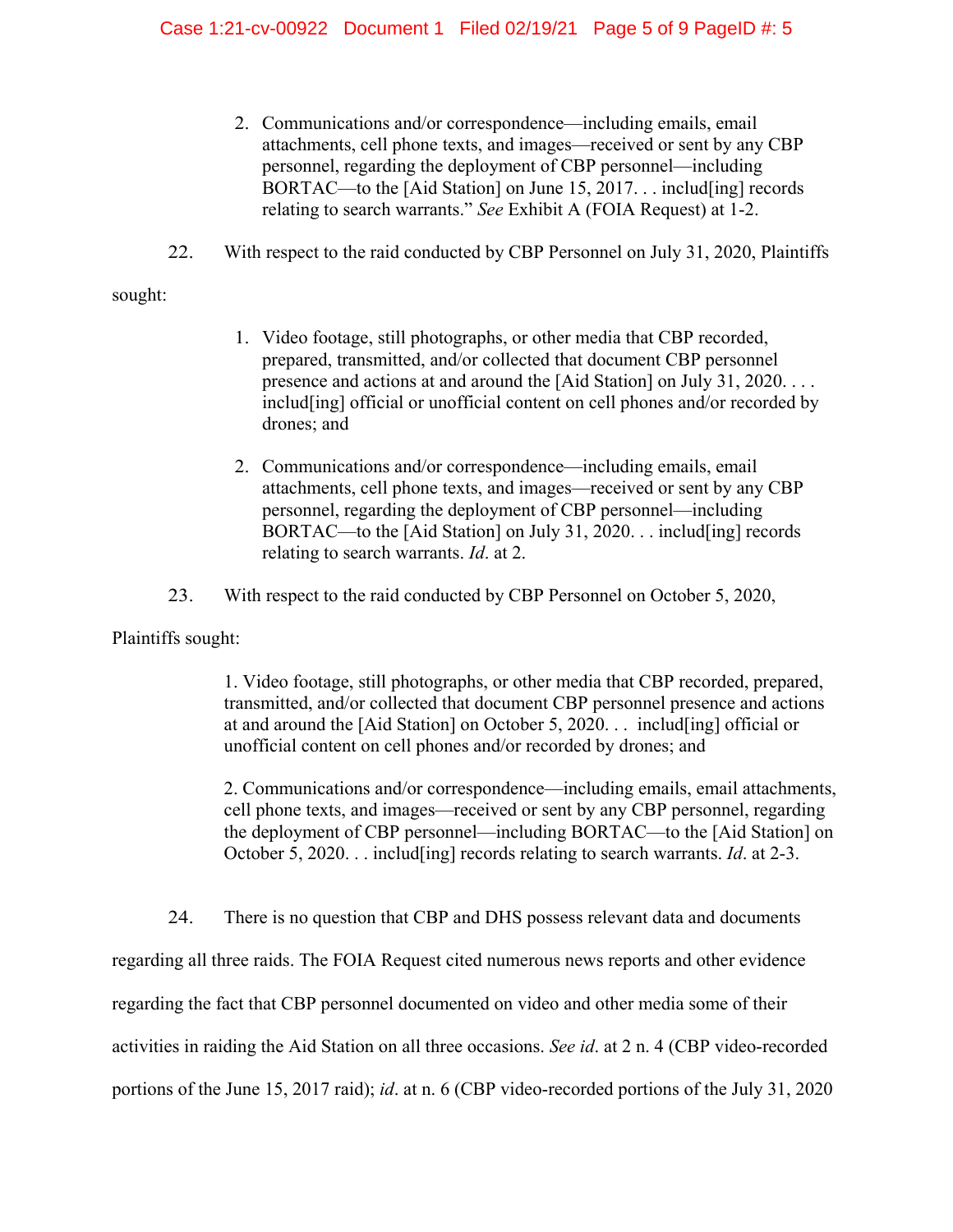#### Case 1:21-cv-00922 Document 1 Filed 02/19/21 Page 6 of 9 PageID #: 6

raid); *id*. at n. 7 (senior CBP officer made social media posts regarding July 31, 2020 raid); *id*. at 3, n. 8 (senior CBP officer made social media posts regarding the October 5, 2020 raid).

### **CBP's Failure to Respond as Required**

25. On October 19, 2020, CBP sent the Immigration Council a letter acknowledging receipt of the FOIA Request. (A copy of CBP's letter is attached as Exhibit B.)

26. The letter acknowledged that the FOIA Request "has been received by CBP and will be processed in the order it was received." It further noted that though CBP would strive to respond to the FOIA Request within 20 days as required by statute, it suggested it might seek to avail itself of a 10-day extension permitted under 6 C.F.R. Part 5 § 5.5(c). Finally, CBP's letter stated that its "FOIA Division is working hard to reduce the amount of time necessary to respond to FOIA requests. Currently, the average time to process a FOIA request related to 'travel/border incidents' is a minimum of 3-6 months. We truly appreciate your continued patience."

27. On October 26, 2020, CBP sent an electronic message to the Immigration Council noting that Plaintiffs' application for a waiver of fees in connection with the FOIA Request had been granted in full. (That communication is attached as Exhibit C.)

28. On October 26, 2020, Miranda D. Oyler sent a message through CBP's "FOIA Online" system requesting a direct contact number for the requestors (*i.e.*, the Plaintiffs). The Immigration Council responded via email with the requested information. On October 27, 2020, the Immigration Council received a "bounce back" email message and proceeded to send a message to CBP through the FOIA Online system providing the requested phone number and indicating that the attempt to make email contact had failed. Plaintiffs also called CBP twice to request an update about compliance with the FOIA Request. Plaintiffs left messages both times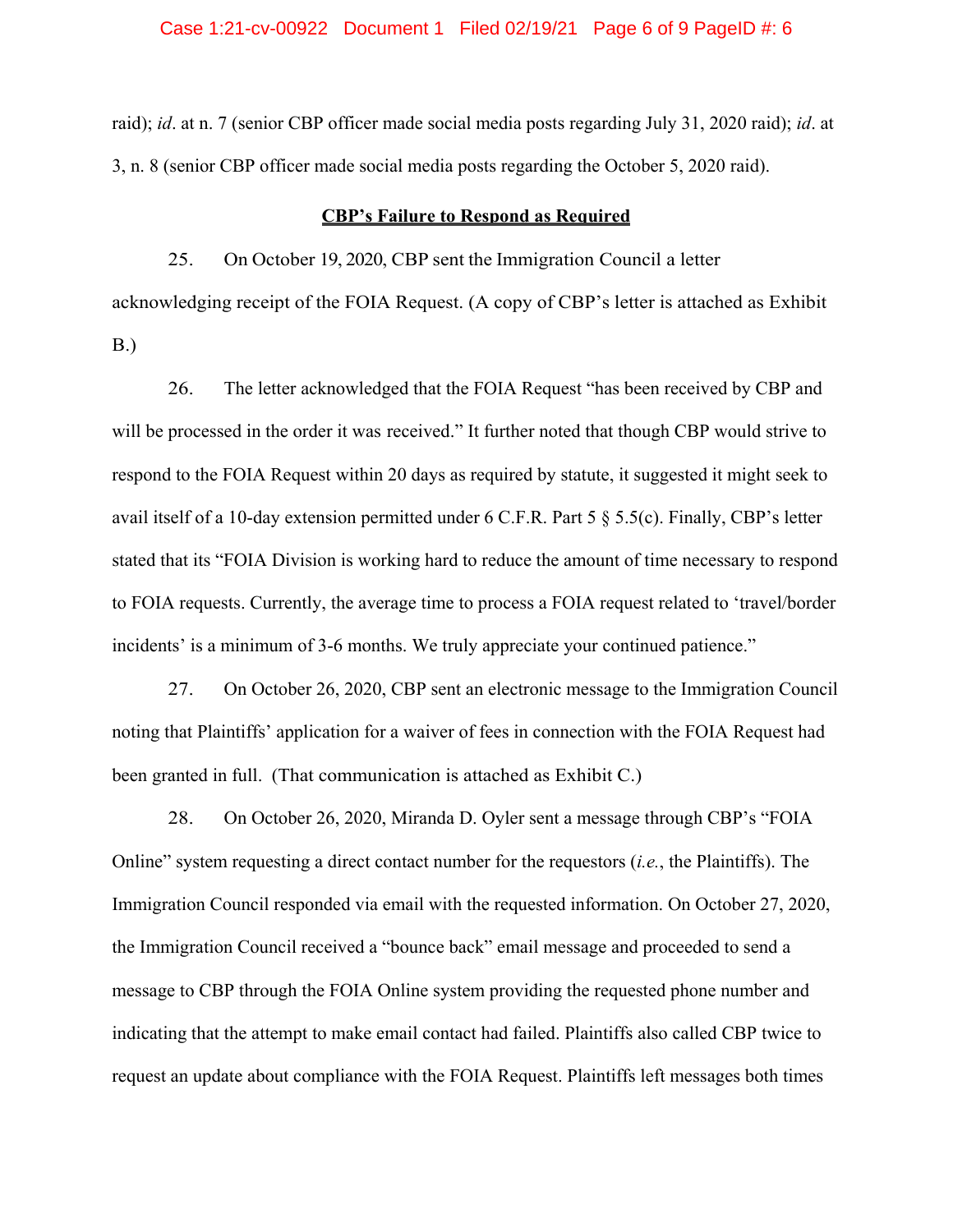#### Case 1:21-cv-00922 Document 1 Filed 02/19/21 Page 7 of 9 PageID #: 7

but did not receive a response from the agency. *See* Exhibit C at 2-3.

29. Plaintiffs have not received any communication or other response to the FOIA Request since October 26, 2020.

30. As noted above, this action is ripe for adjudication because CBP's mere acknowledgement of receipt of a FOIA request is not a "determination" under FOIA that would require Plaintiffs to exhaust their administrative remedies. *See Citizens for Responsibility & Ethics in Washington v. Fed. Election Comm'n*, 711 F.3d 180 (D.C. Cir. 2013) (Kavanaugh, J.).

#### **FIRST CAUSE OF ACTION**

### **Violation of Freedom of Information Act for Failure to Respond within the Time Required**

31. Plaintiffs hereby incorporate each of the foregoing paragraphs as if fully set forth herein.

32. Within 20 days (excluding Saturdays, Sundays, and legal public holidays) after receiving the FOIA Request, CBP was required under 5 U.S.C.  $\S$  552(a)(6)(A)(i) to determine whether to comply with the request and to notify the Plaintiffs of its determination and the reasons therefor and of their rights to appeal any adverse determination administratively.

33. None of the communications that the Plaintiffs received from CBP in October 2020 contained the notification required by 5 U.S.C.  $\S$  552(a)(6)(A)(i).

34. CBP has not subsequently provided the requisite determination to Plaintiffs as required by 5 U.S.C.  $\S 552(a)(6)(A)(i)$ .

35. Defendants' failure to respond within the statutory time limit violated 5 U.S.C.  $\S$  552(a)(6)(A), as well as the regulations promulgated thereunder.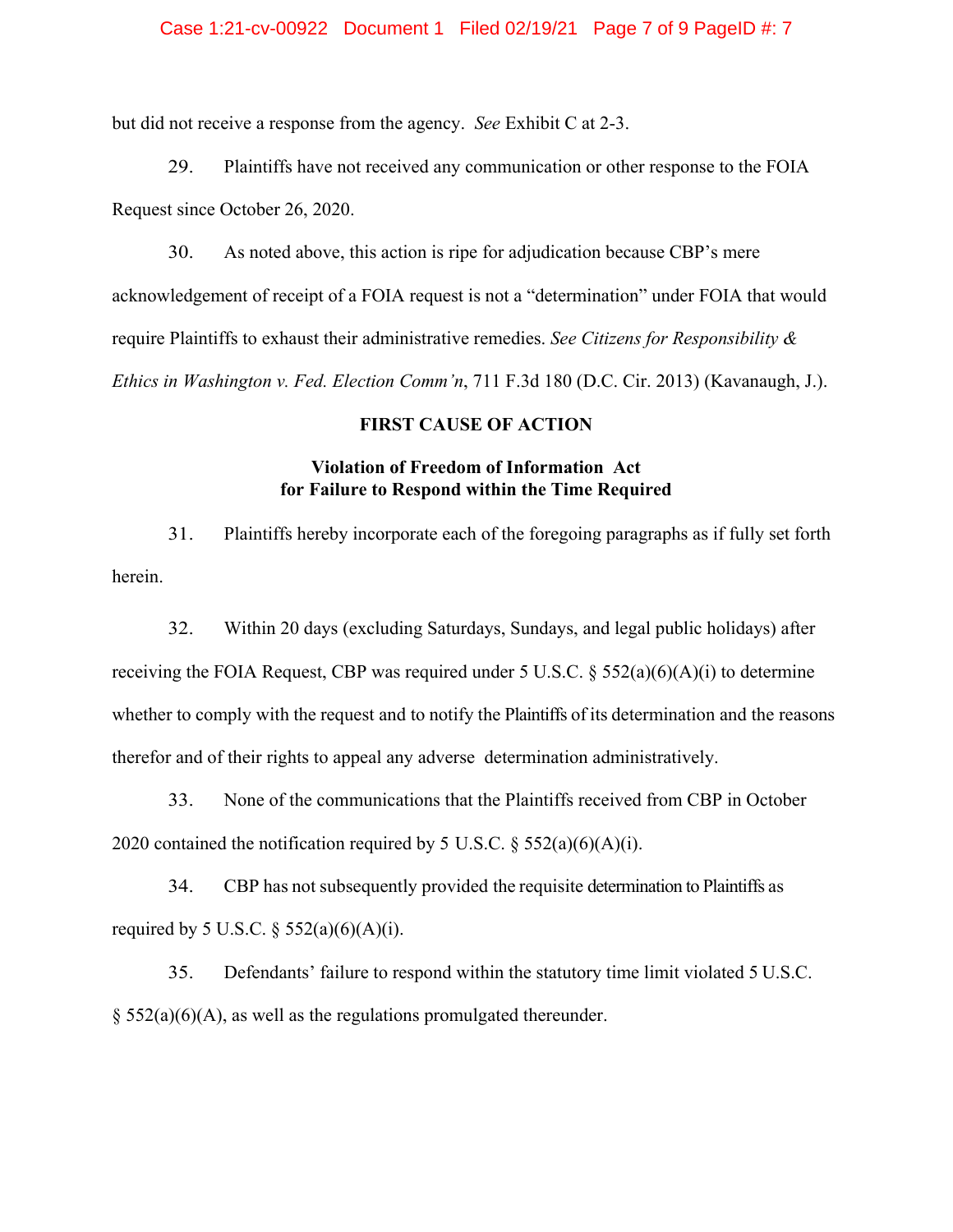#### **SECOND CAUSE OF ACTION**

# **Violation of Freedom of Information Act for Failure to Conduct a Reasonable Search and to Disclose Responsive Records**

36. Plaintiffs hereby incorporate each of the foregoing paragraphs as if fully set forth herein.

37. Defendants were required under 5 U.S.C. § 552(a)(3) to conduct a reasonable search for records responsive to the FOIA Request, and promptly to produce them to Plaintiffs, including in the format specified in the FOIA Request if the records are readily reproducible in that format.

38. CBP has not conducted a reasonable search for records responsive to the FOIA Request.

39. CBP has not produced any records responsive to the FOIA Request.

40. CBP has not produced any responsive records in the format requested by

Plaintiffs.

41. Plaintiffs have a legal right to obtain the records requested in the FOIA Request, and no legal basis exists for Defendants' failure to search for and disclose them.

42. Defendants' failure to conduct a reasonable search for and to produce records responsive to Plaintiffs' request violates 5 U.S.C.  $\S$  552(a)(3), as well as the regulations promulgated thereunder.

#### **PRAYER FOR RELIEF**

WHEREFORE, Plaintiffs request that judgment be entered in their favor and against Defendants, and that the Court:

(a) Declare that Defendants' failure to respond to the FOIA Request within the statutory time limit, their failure to search for records responsive to the Plaintiffs' request, and